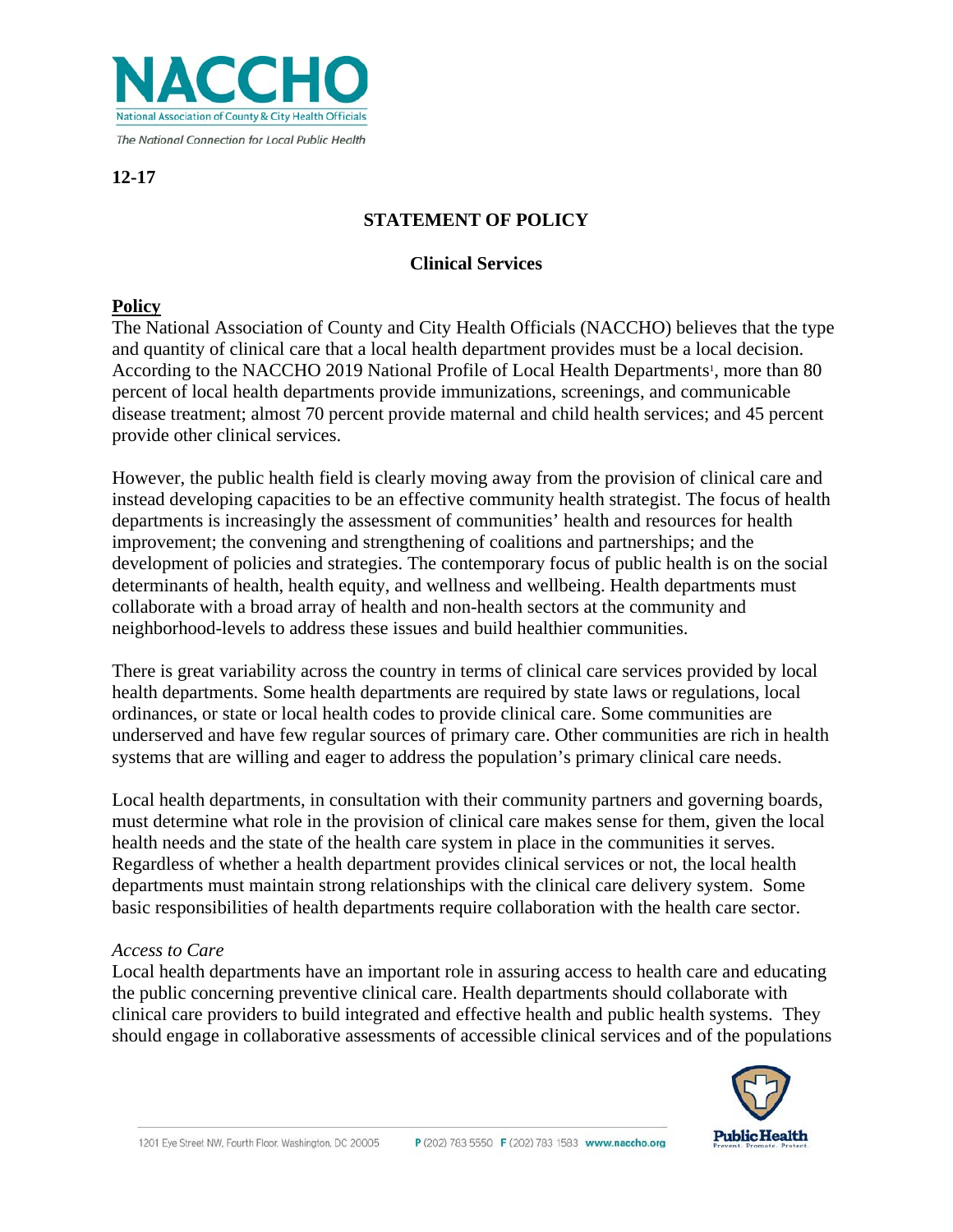who experience barriers to receipt of care. Collaborative strategies to address identified gaps in access to care will define the roles of health care providers and of the public health department. Solutions may, for example, require increased public health education, expanded transportation options, translation services, or more convenient locations for receipt of care. In some communities this may include public health departments providing direct clinical services. There may always be some role for health departments to provide immunizations and testing in times of outbreaks, epidemics, and pandemics if the health care system and other providers, such as retail pharmacies, are unable to meet the emergency demands.

#### *Coordination of Services*

Population-based public health interventions and education provided by the health department could be coordinated with clinical preventive services and patient education provided by health care. Primary care and population-based public health interventions can support each other for increased effectiveness of both. Clinical care providers and health departments can coordinate public health messages, encourage behavior changes, educate the population about health conditions and their prevention, and encourage the appropriate use of the health care system.

#### *Information Sharing*

Most or many local health departments conduct community processes to develop a Community Health Assessment (CHA) and Community Health Improvement Plan (CHIP). Standards for public health department accreditation require that CHAs and CHIPs be updated at least every five years. The Patient Protection and Affordable Care Act of 2010 (ACA) requires tax-exempt hospitals to produce a hospital community health needs assessment (CHNA) every three years. While the CHA/CHIP is focused on population health improvement and the CHNA is focused on the health care needs of the population, there are many opportunities for health departments and hospitals to coordinate efforts. Partnering can provide strengthened assessments, clearer prioritization, and improved community engagement and strategies.

In summary, local health departments, their communities, and governing boards must take a localized approach to determining what clinical services are appropriate, while making strides towards addressing emerging public health issues. However, irrespective of the extent or limit of their clinical care role, local health departments need to communicate and collaborate with those in the community who provide clinical care.

#### **Justification**

In March 2010, the Patient Protection and Affordable Care Act was signed into law. The law authorized significant expansion of health care coverage through private and public insurance mechanisms. This provided opportunity for governmental public health agencies to determine whether they should provide clinical care as more Americans are enrolled in insurance.

In April 2012, the Division of Health and Medicine at the National Academies (also known as Institute of Medicine (IOM)) issued a report entitled "For the Public's Health: Investing in a Healthier Future" funded by the Robert Wood Johnson Foundation.<sup>2</sup> The report makes ten recommendations including that "as clinical care provision in a community no longer requires financing by public health departments, public health departments should work with other public and private providers to develop adequate alternative capacity in a community's clinical care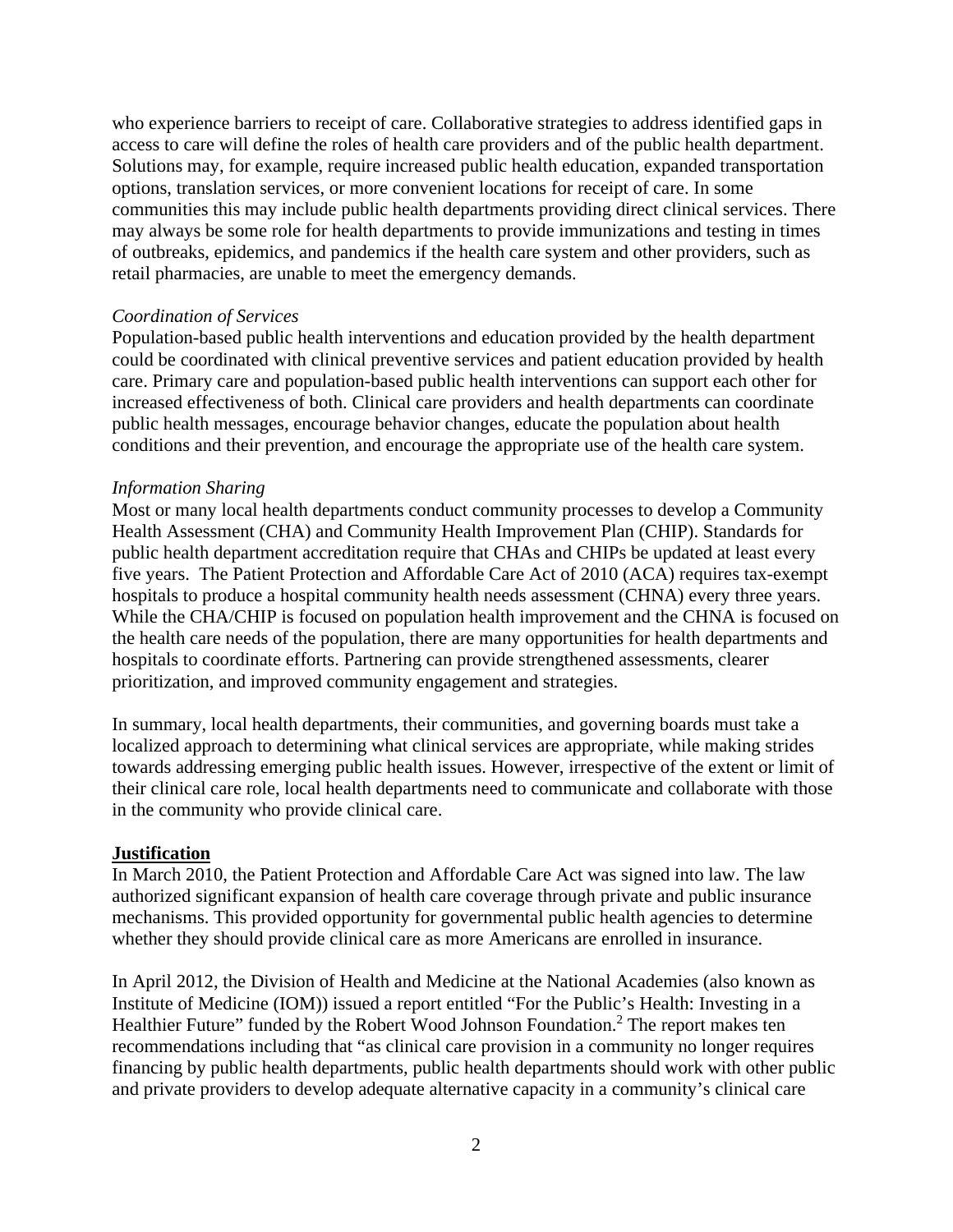delivery." The IOM believes that for governmental public health to be effective it must be clearly differentiated from the clinical care world and solely focus on population-based activities.

In 2014, the Public Health Leadership Forum released the report, "The High Achieving Governmental Health Department in 2020 as the Community Chief Health Strategist" identifying seven key practices for a chief health strategist of the future which included "Build a more integrated, effective health system through collaboration between clinical care and public health." The report acknowledged the effect of increased insurance coverage afforded by the Affordable Care Act with some traditional public health services being covered by insurance. The report added, "This change will mean that the role of public health departments as the safety net provider will be diminished and, in some instances, eliminated entirely. At the same time there will likely be an enhanced role of such departments in assuring that the care provided by others is accessible as well as high quality, prevention oriented and affordable."

In 2016, the U.S. Department of Health and Human Services released the report, "Public Health 3.0 – A Call to Action to Create a 21st Century Public Health Infrastructure." The report included a recommendation that "Public Health Leaders should embrace the role of Chief Health Strategist for their communities – working with all relevant partners so that they can drive initiatives including those that explicitly address upstream social determinants of health."

While these reports clearly highlight the importance of the evolving role of public health, this shift will happen at a different pace in communities, depending on a variety of factors. Despite the passage of the Affordable Care Act in 2010, the rollout of the changes and accompanying Medicaid expansion in states has not been universally adopted. As of early 2022, there remain 12 states that have not expanded Medicaid.<sup>5</sup> Much of the country lives in an area without adequate access to health professionals, designated as Health Professional Shortage Areas (HPSA), creating challenges of access to care and strains on the health safety-net providers. This is a significant issue: 89 million people live in designated HPSAs for Primary Care, 65 million live in designated HPSAs for Dental Health, and 144 million live in designated HPSAs for Mental Health.<sup>6</sup> Additionally, there are numerous states and localities that have laws, rules, and regulations requiring local health departments to provide clinical services.

### **References**

- 1. National Association of County and City Health Officials (2011). 20190 National Profile of Local Health Departments. Washington, DC: National Association of County and City Health Officials.
- 2. Institute of Medicine, Committee on Public Health Strategies to Improve Health (2012). For the Public's Health: Investing in a Healthier Future. Washington, DC: National Academies Press.
- 3. Public Health Leadership Forum. (2014, May). The High Achieving Governmental Health Department in 2020 as the Community Chief Health Strategist. Washington, DC: Public Health Leadership Forum.
- 4. US Department of Health and Human Services. (2016). Public Health 3.0: a call to action to create a 21st century public health infrastructure. Washington, DC: US Department of Health and Human Services.
- 5. Kaiser Family Foundation. (2022). Status of State Medicaid Expansion Decisions: Interactive Map. [https://www.kff.org/medicaid/issue-brief/status-of-state-medicaid-expansion-decisions-interactive-map/.](https://www.kff.org/medicaid/issue-brief/status-of-state-medicaid-expansion-decisions-interactive-map/)
- 6. Health Resources and Services Administration. (2022). Shortage Areas[. https://data.hrsa.gov/topics/health](https://data.hrsa.gov/topics/health-workforce/shortage-areas)[workforce/shortage-areas.](https://data.hrsa.gov/topics/health-workforce/shortage-areas)

### **Record of Action**

*Approved by NACCHO Board of Directors November 14, 2012*